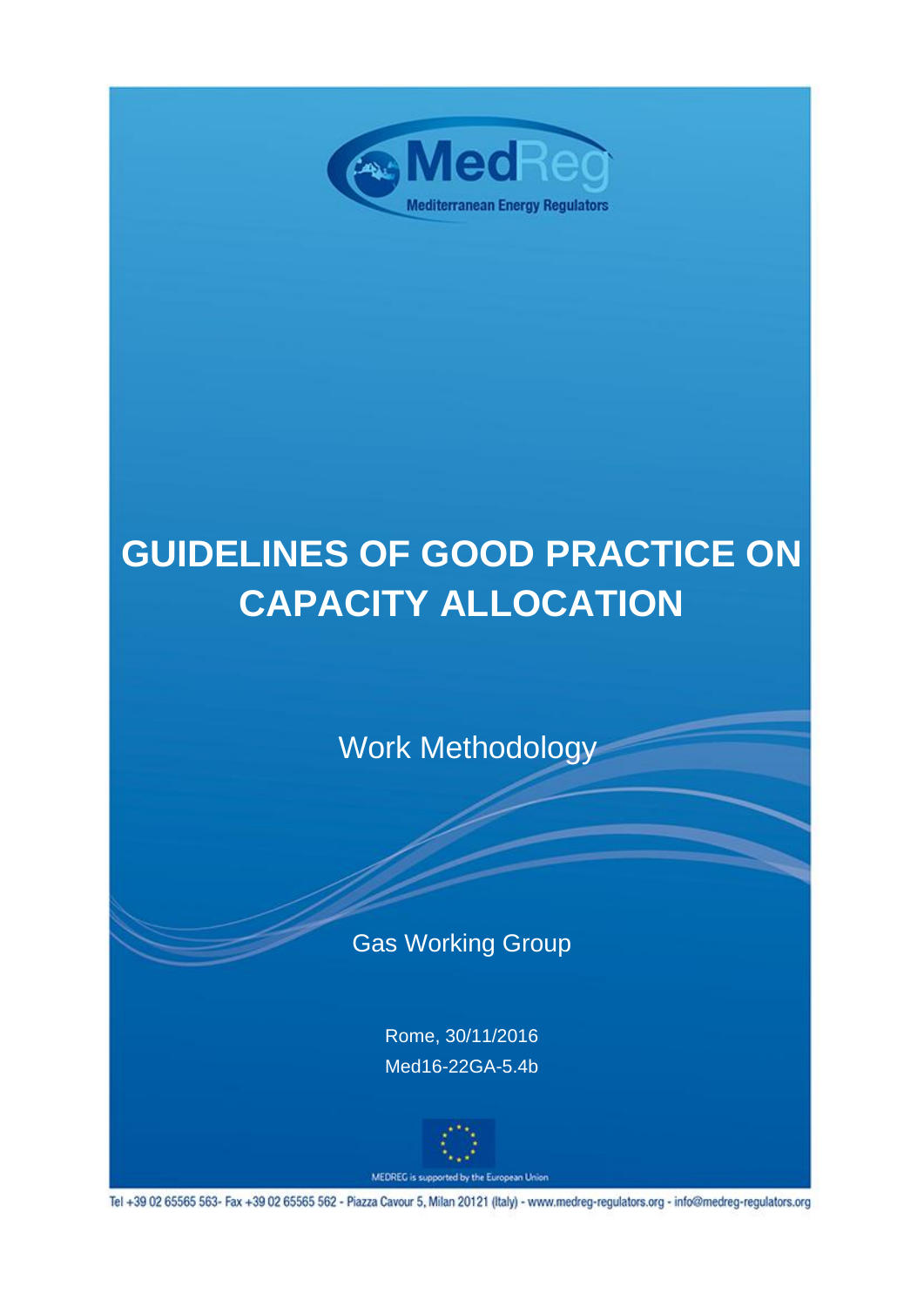

### **Introduction**

Market participants, in order to be able to fulfil their contractual obligations and establish their position in the market, require access to gas transmission systems. The allocation of capacity on gas transmission systems is regulated through various allocation mechanisms, which either could favor the supplier and/or encourage a consumer oriented approach.

The purpose of this work is to assess the allocation mechanisms actually adopted in the Mediterranean region and to define MEDREG Good Practice Guidelines for capacity allocation. Guidelines will aim to help identify more efficient allocation mechanisms of the capacity at the interconnection points to support the development of cross-border trade and of an efficient gas wholesale market in the Mediterranean region.

This work will include 5 main deliverables:

- The **first deliverable**, the work's methodology description, which is presented in this report.
- The **second deliverable**, also presented in this report, corresponds to a questionnaire by which it will be possible to assess the current status, i.e. the capacity allocation mechanisms currently employed by MEDREG members.
- A **third deliverable**, to be finalized until November 2017, will be a report on current status, based on the NRA responses to the above questionnaire.
- A **fourth deliverable**, to be finalized until November 2018, will be a report on MEDREG Good Practice Guidelines.
- The last **deliverable** will be a periodical, assessment, starting from 2019, of the implementation of MEDREG Good Practice Guidelines.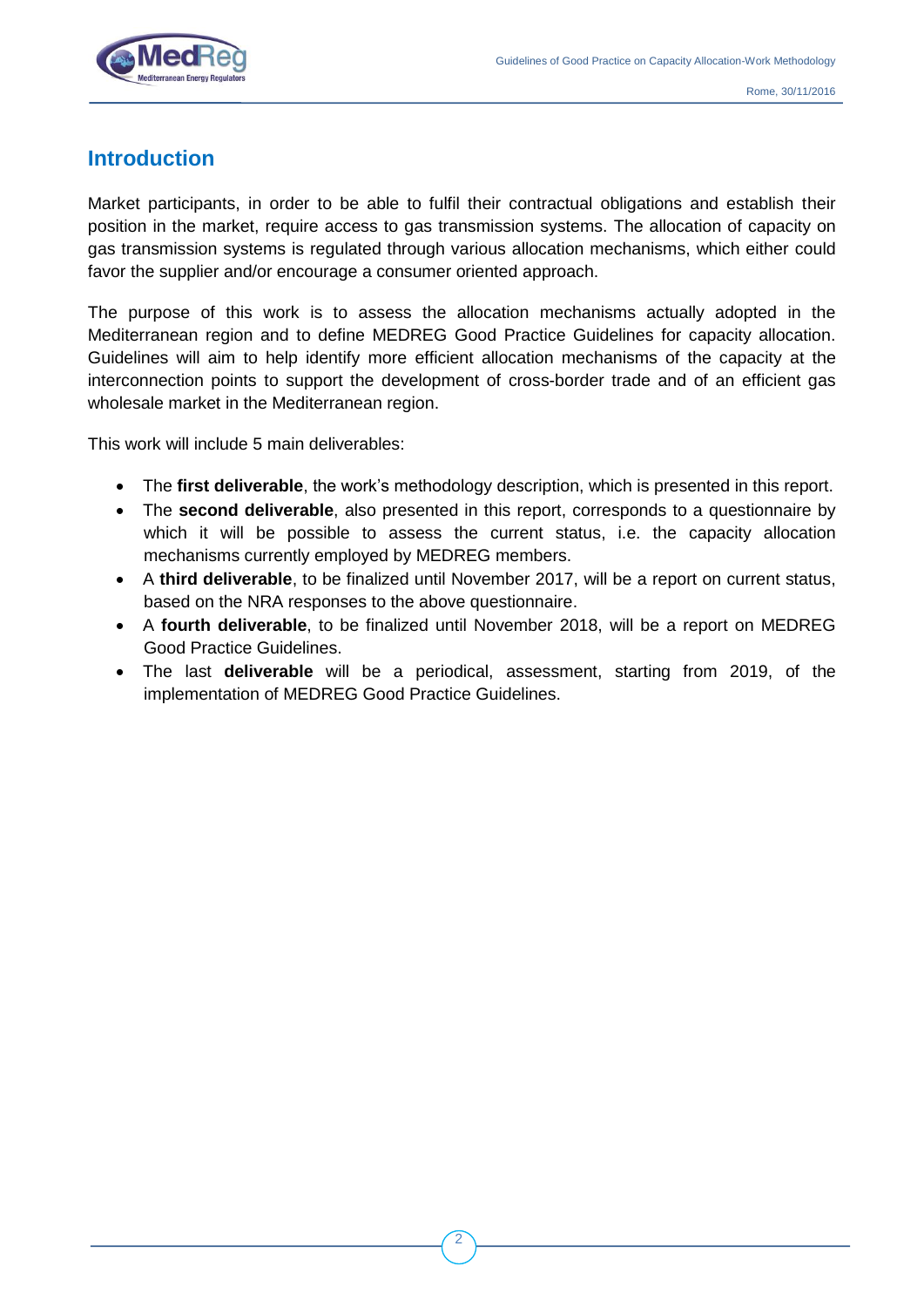

## **Work's methodology description**

Effective capacity allocation on gas transmission systems, especially interconnection points between countries, is essential to the liberalization of the gas markets, because it provides fair access to the market participants.

The present report "Guidelines of Good Practice on Capacity Allocation" intends to provide a review of the different methodologies employed. Given the diversity of currently adopted methodologies (first-come-first-served, auctioning, others), an initial status assessment is intended, based on a questionnaire distributed to the Regulators of the MEDREG countries. The assessment concerns also the congestion management mechanisms adopted, if any, that are strictly related to the efficient use of the capacity allocated.

The questionnaire will be divided in 4 sections, which are briefly described below.

#### **A. Capacity products and capacity allocation mechanisms**

This section is related to:

- methods used to allocate capacity at the interconnection points
- firm/interruptible products offered
- set aside of firm capacity for short-term products
- possibility to offer unused capacity on a secondary market
- additional capacity offer
- bundled capacity
- booking capacity period
- booking platforms used for the allocation of capacity
- timetable for capacity allocation
- public service obligations or security of supply aspects

#### **B. Congestion and its management**

This section is related to:

- contractual congestions
- physical congestions
- congestion management mechanisms